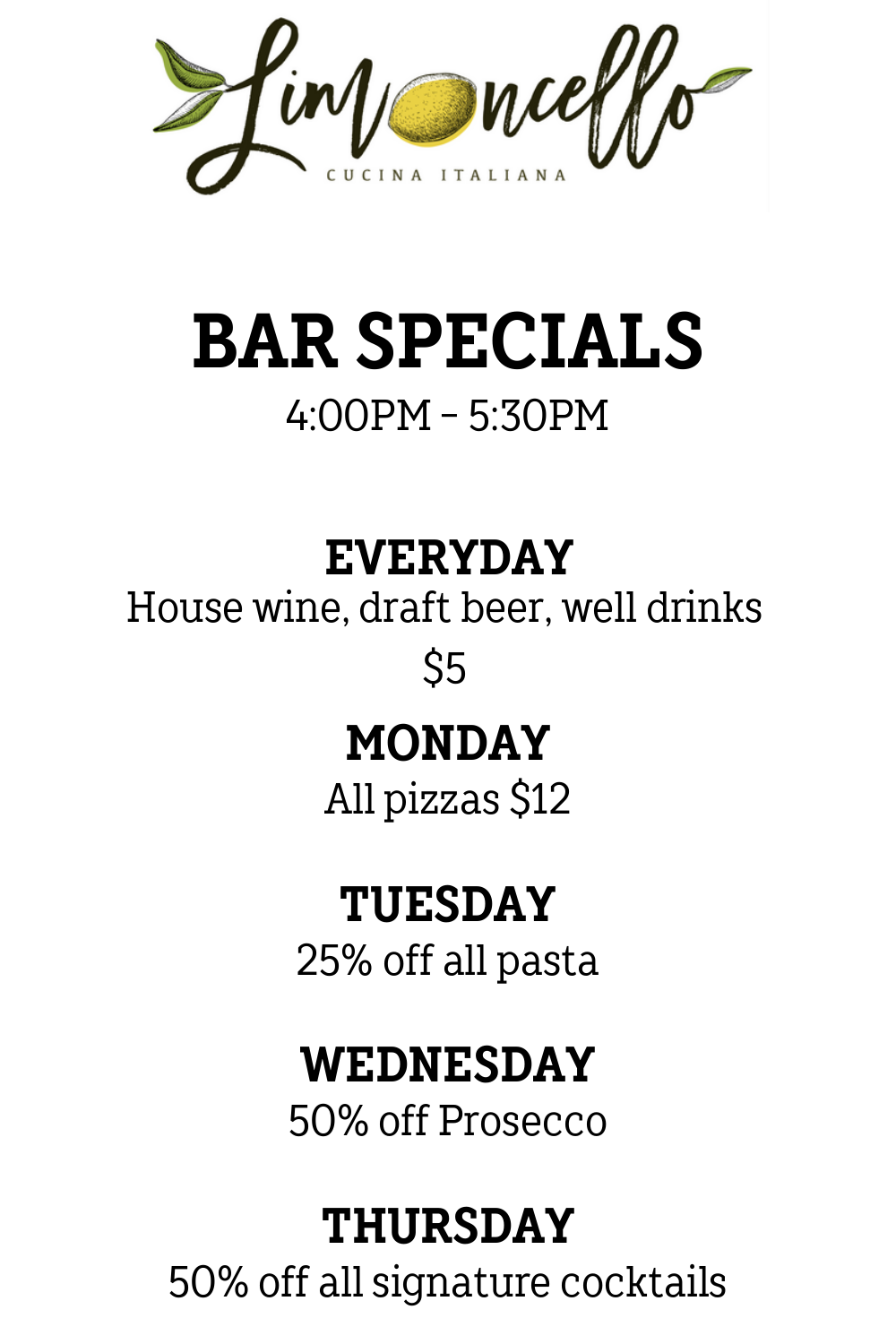## **ANTIPASTI**

#### **BURRATA \$18**

Fresh burrata, Proscuitto di Parma, tomato, arugula, balsamic glaze

### **BRUSCHETTA DI POMODORO \$10**

House made toasted bread, chopped tomato, garlic, basil, balsamic glaze, shaved parmigiano

### **FOCACCIA STELLA \$22**

Pizza crust, arugula, cherry tomato, kalamata olives, feta cheese

#### **POLPETTE DI NONNA \$10**

House made meatballs, marinara sauce, shaved parmigiano, garlic crostini

### **CARPACCIO DI MANZO\* \$19**

Thinly sliced filet, arugula, shaved parmigiano, truffle oil

### **PARMIGIANA DI MELANZANE \$15**

Breaded and baked eggplant, mozzarella, tomato sauce, garlic crostini

#### **COZZE AL VINO BIANCO/FRADIAVOLO \$19**

Mussels sautéed in olive oil, garlic, white wine, parsley or in spicy tomato sauce, garlic crostini

#### **CALAMARI FRITTI \$16**

Crispy calamari, fried zucchini, marinara sauce

### **GAMBERONI AGLIO E OLIO \$19**

Grilled jumbo shrimp, extra virgin olive oil, garlic, parsley, garlic crostini

## **INSALATE**

add Chicken +\$5, add Shrimp +\$7, add Salmon +\$7

### **INSALATA LIMONCELLO \$12**

Mixed greens, croutons, tomato, cucumber, carrot, red onion, shaved parmigiano, balsamic vinaigrette

### **INSALATA DI CESARINA \$11**

Romaine, croutons, shaved parmigiano, house caesar dressing

### **INSALATA DI RUCULA \$10**

Arugula, tomato, red onion, shaved parmigiano, Limoncello emulsion

#### **INSALATA DI POMODORO \$9**

Mixed greens, fresh tomato, red onion, balsamic glaze

### **ZUPPA**

Soup of the day \$9

## **PIZZA**

Gluten free +\$3

#### **MARGHERITA \$15**

Tomato sauce, mozzarella, basil

#### **DIAVOLA \$16**

Tomato sauce, mozzarella, spicy salami

#### **PIZZA LIMONCELLO \$23**

Tomato sauce, mozzarella, spicy salami, sausage, ham, mushroom, red pepper, artichoke, kalamata olives

#### **VEGETARIANA \$18**

Tomato sauce, mozzarella, mushroom, bell pepper, red onion

#### **CAPRICCIOSA \$19**

Tomato sauce, mozzarella, ham, mushroom, artichoke, kalamata olives, basil

#### **EXTRA TOPPINGS \$2 EACH**

Fresh tomato, kalamata olives, bell pepper, mushroom, onion, extra cheese

### **QUATTRO FORMAGGI \$18**

Mozzarella, gorgonzola, ricotta, parmigiano

#### **SALSICCIA, FUNGHI & TARTUFO \$20**

Mozzarella, sausage, mushroom, truffle cream

#### **SALSICCIA & BROCCOLI \$19**

Mozzarella, sausage, broccoli rabe, pecorino romano

### **PARMA \$21**

Mozzarella, prosciutto, cherry tomato, arugula, shaved parmigiano

#### **EXTRA TOPPINGS \$3 EACH**

Polpette di Nonna, sausage, spicy salami, ham, chicken, shrimp, anchovy, artichokes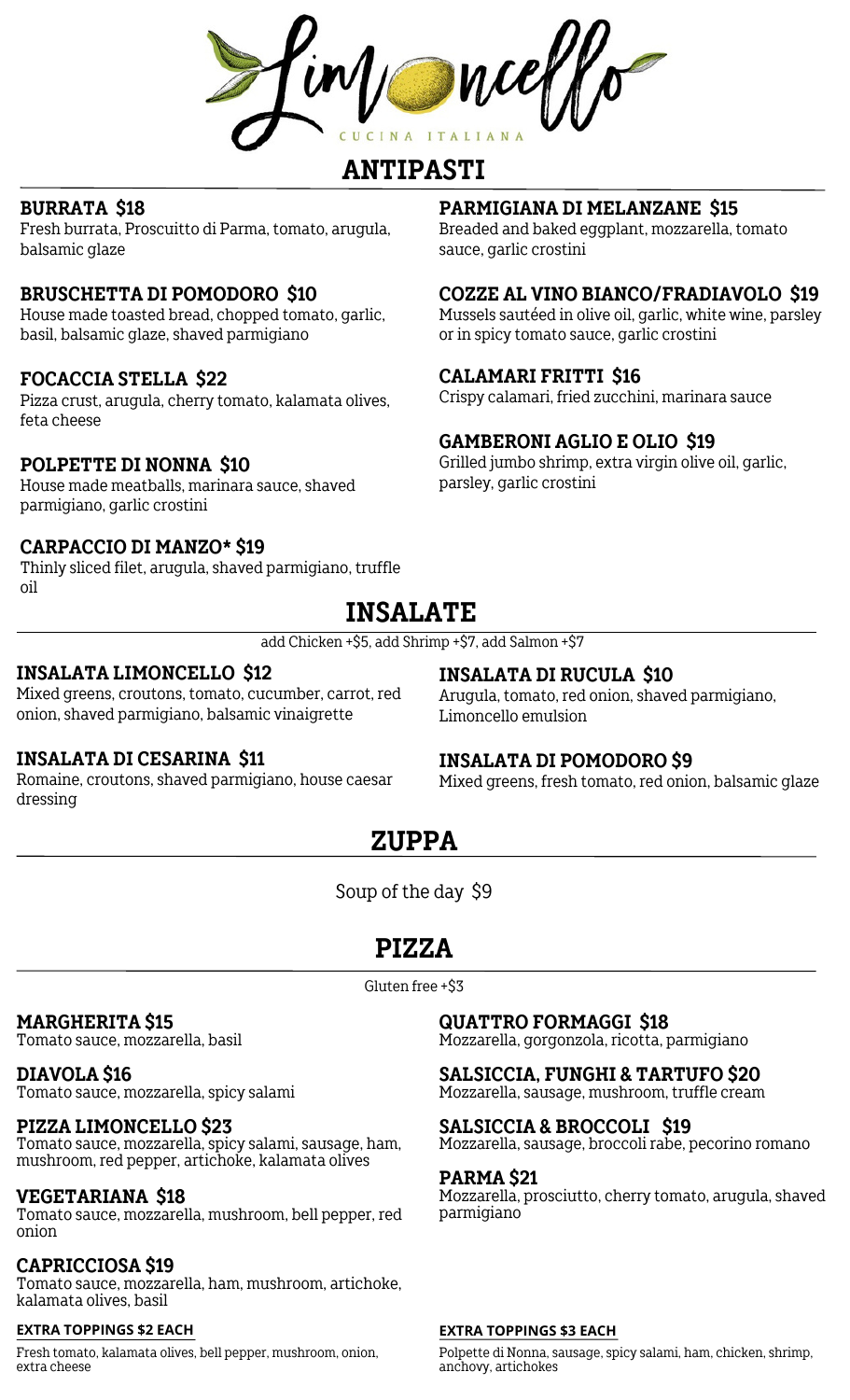ITALIAN N A

# **PASTA**

add Meatball +\$3, add Chicken +\$5, add Shrimp +\$7 Gluten free pasta +\$3

**SPAGHETTI MARINARA \$15**

Spaghetti, marinara sauce

**SPAGHETTI BOLOGNESE \$19**

Spaghetti, house made meat sauce

**FETTUCCINE ALFREDO \$19**

Fettuccine, cream, parmigiano

### **SPAGHETTI CARBONARA \$19**

Spaghetti, pancetta, pecorino romano, egg, black pepper

**FETTUCCINE CON SALSICCIA \$23** Fettuccine, sausage, kalamata olives, fresh tomato sauce

**ORECCHIETTE, SALSICCIA & BROCCOLI \$24** Orecchiette, Sausage, broccoli rabe, white wine, pecorino romano

**LINGUINE ALLE VONGOLE \$26** Linguine, clams, olive oil, garlic, white wine, parsley

**PENNE MARE E MONTI \$23** Penne, shrimp, mushroom, vodka sauce

**GNOCCHI ALTESINI \$25** Potato dumpling, speck, gorgonzola cream sauce, chopped walnut

**RAVIOLI ALL BOSCAIOLA \$26** Cheese ravioli, mushroom, sausage, vodka sauce

**TORTELLINI ALLA VENEZIANA \$22** Tortellini, prosciutto, mushroom, sweet peas, parmigiano cream sauce

**RISOTTO, GAMBERI & ASPARAGI \$33** Lemon risotto, shrimp, asparagus

Breaded and fried, arugula, cherry tomatoes, shaved

Australian rack of lamb, mushroom, Barolo wine sauce,

8oz beef tenderloin, gorgonzola cream sauce, roasted

**VITELLO ALLA MILANESE \$29**

parmesan spinach, roasted potatoes

**FILETTO AL GORGONZOLA \$40**

**CARRE' DI AGNELLO \$37**

potatoes, asparagus

# **CARNE**

parmigiano

### **PARMIGIANA**

roasted potatoes

**Chicken \$27** Lightly fried, tomato sauce, mozzarella, spaghetti marinara **Veal \$32**

**PICCATA Chicken \$27** White wine, lemon-caper sauce, parmesan spinach, **Veal \$32**

**MARSALA Chicken \$27** Marsala wine sauce, mushroom, roasted potatoes, broccoli rabe **Veal \$32**

# **PESCE**

### **SALMONE ALLA PUTTANESCA\* \$31**

Salmon, fresh chopped tomatoes, kalamata olives, capers, anchovies

### **BACCALA ALLA PICCATA \$29**

Cod, white wine, lemon-butter sauce, roasted potatoes, asparagus

# **CONTORNI**

BROCCOLI RABE \$10 PARMESAN SPINACH \$9 ASPARAGUS \$10 ROASTED POTATOES \$8

### **CERNIA AL LIMONE \$36**

Grouper, garlic, lemon-butter sauce, lemon risotto

### **CIOPPINO DI PESCE \$35**

Shrimp, calamari, clams, salmon, cod, tomato broth, garlic crostini

# **SIDES OF PASTA**

SPAGHETTI MARINARA \$10 SPAGHETTI AGLIO & OLIO \$10 FETTUCCINE ALFREDO \$11 LEMON RISOTTO \$14

### *SPLIT DISHES \$2.50 20% gratuity added to parties of 5 or more*

**\*NOTICE**: consuming raw or undercooked food such as beef, lamb, poultry, seafood, shellfish, meats or eggs may increase the risk of food borne illness, especially if you have certain health conditions.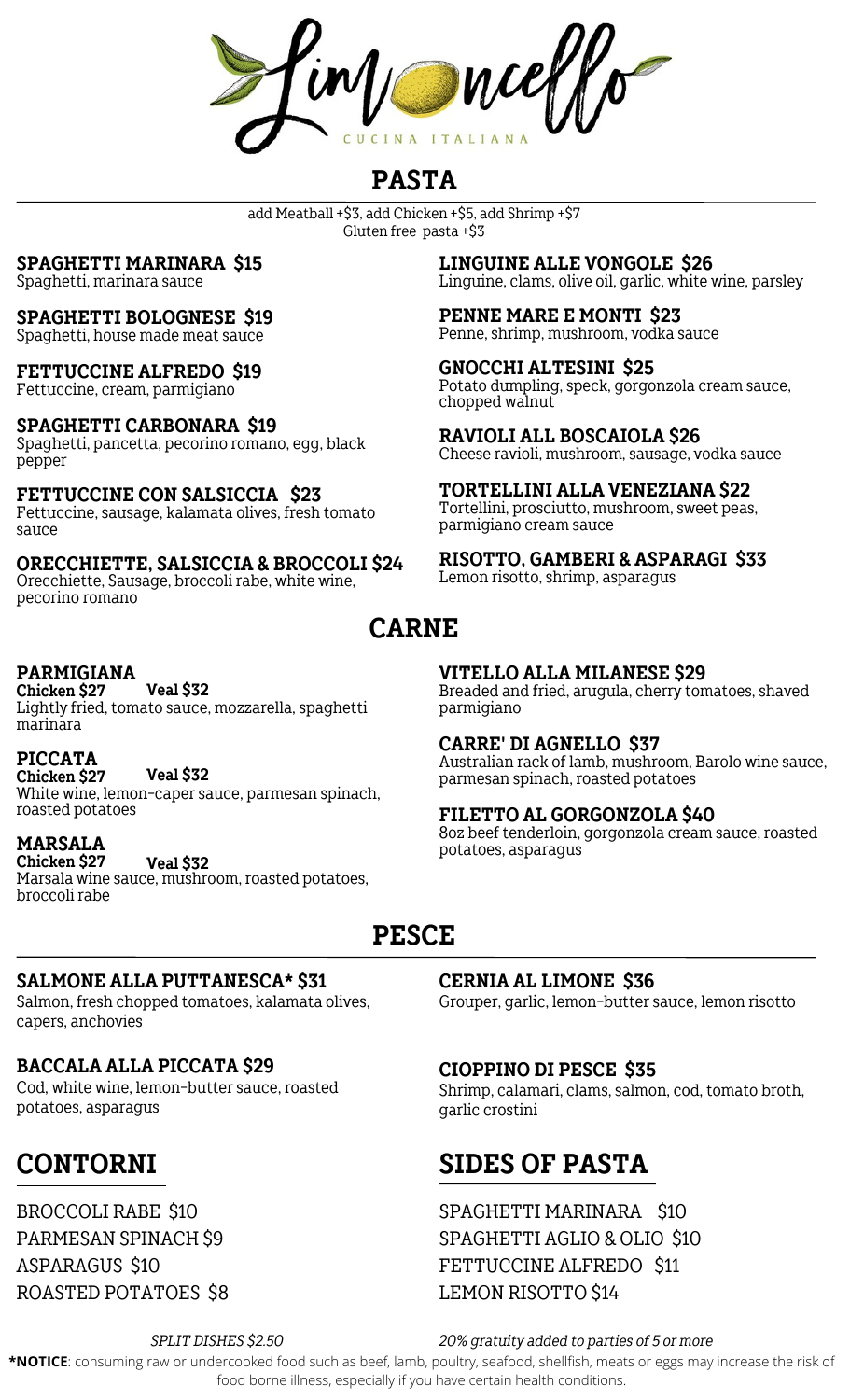wie

# **DESSERT**

### **TIRAMISU \$10**

Espresso soaked lady fingers, sweet marscapone, cocoa

### **CANNOLI SICILIANI \$11**

Fried pastry dough, sweet ricotta cheese filling

### **SPUMONE \$11**

Strawberry and pistachio ice cream, dark chocolate shell

### **CHOCOLATE TARTUFO \$11**

Zabaglione and coffee ice cream, chocolate hazelnut shell

### **LIMONCELLO FLUTE \$12**

Lemon gelato swirled with limoncello

### **PIZZA ALLA NUTELLA \$14**

Nutella, strawberries, whipped cream

# **COFFEE**

Espresso \$3.50

Double Espresso \$5

Decaf Espresso \$4

Cappuccino \$5.50

Decaf Cappuccino \$5.50

American Coffee \$3.50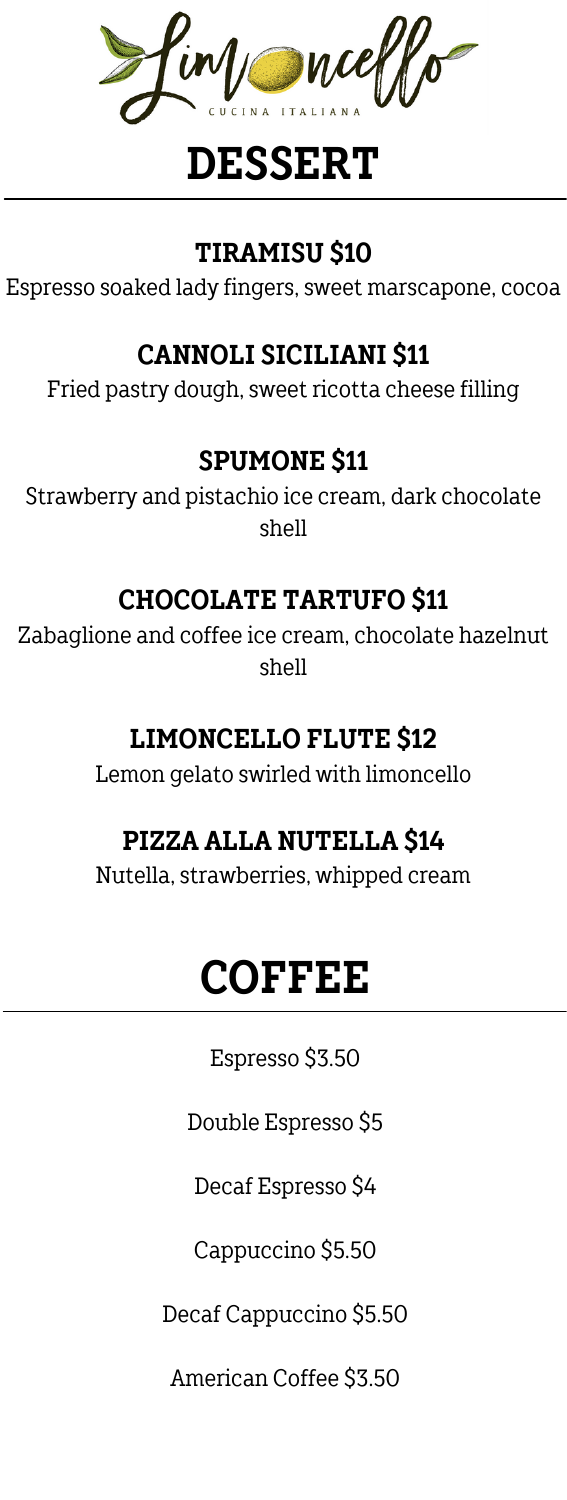

Pinot Grigio, Chardonnay, Moscato, White Zinfandel, Merlot, Cabernet Sauvignon

| <b>WHITE WINE</b>                     |      | GLASS BOTTLE |
|---------------------------------------|------|--------------|
| Prosecco, Zardetto, Italy             | \$11 | \$44         |
| Pinot Grigio, Stella, Italy           | \$10 | \$40         |
| Pinot Grigio, Tiefenbrunner, Italy    |      | \$44         |
| Pinot Grigio, Marco Felluga, Italy    |      | \$48         |
| Pinot Grigio, Santa Margherita, Italy | \$16 | \$64         |
| Chardonnay, Michael Pozzan, Sonoma    | \$13 | \$52         |
| Chardonnay, Paul Hobbs, Sonoma        | \$18 | \$72         |
| Sauvignon Blanc, Root 1, Chile        | \$10 | \$40         |
| Sauvignon Blanc, Kim Crawford, NZ     | \$13 | \$52         |
| Sauvignon Blanc, Tramin, Italy        |      | \$56         |
| Riesling, Clean Slate, Germany        | \$10 | \$40         |
| Rose, Whispering Angel, Provence      | \$14 | \$56         |

| <b>RED WINE</b>                                 |      | <b>GLASS BOTTLE</b> |
|-------------------------------------------------|------|---------------------|
| Chianti, Biagio, Italy                          | \$10 | \$40                |
| Chianti, Castello di Bossi, Italy               |      | \$54                |
| Chianti, Castellare, Italy                      |      | \$62                |
| Montepulciano, Umani Rochi, Italy               | \$11 | \$44                |
| Montepulciano, Collefrisio In & Out, Italy      |      | \$120               |
| Sangiovese, Losco, Italy                        | \$12 | \$48                |
| Super Tuscan, Altesino, Italy                   |      | \$50                |
| Baby Brunello, Terre Nere, Italy                |      | \$68                |
| Super Tuscan, Perlato del Bosco, Italy          |      | \$74                |
| Super Tuscan, Grattamacco, Bolgheri, Italy      |      | \$75                |
| Super Tuscan, Roselli, Italy                    |      | \$115               |
| Super Tuscan, Guado al Tasso, Bolgheri, Italy   |      | \$250               |
| Brunello di Montalcino, San Giorgio, Italy      |      | \$145               |
| Brunello di Montalcino, Capanna, Italy          |      | \$160               |
| Brunello di Montalcino, Casanova di Neri, Italy |      | \$245               |
| Nero D'avola Riserva, Don Antonio, Italy        |      | \$95                |
| Barbera d'Alba, Guidobono, Italy                |      | \$60                |
| Baby Amarone Alanera, Zenato, Italy             | \$13 | \$52                |
| Valpolicella Ripassa, Zenato, Italy             |      | \$70                |
| Amarone della Valpolicella, La Sorte, Italy     | \$19 | \$76                |
| Amarone della Valpolicella, Zenato, Italy       |      | \$165               |
| Nebbiolo, Rivetto, Langhe, Italy                |      | \$80                |
| Barbaresco, Prunotto, Italy                     |      | \$110               |
| Barolo, Vajra, Italy                            |      | \$90                |
| Pinot Noir, Meiomi, California                  | \$13 | \$52                |
| Pinot Noir, Paul Hobbs, Sonoma                  |      | \$90                |
| Merlot, Novelty Hill, Columbia Valley           | \$14 | \$56                |
| Malbec, Saint Julia, Argentina                  | \$10 | \$40                |
| Malbec, Catena, Argentina                       |      | \$50                |
| Cabernet, Viti di Mezzo, Italy                  | \$10 | \$40                |
| Cabernet, Ancient Peaks, Paso Robles            |      | \$50                |
| Cabernet, Daniel Cohn Bellacosa, California     | \$15 | \$60                |
| Cabernet, Frank Family, Napa                    |      | \$125               |
| Cabernet Vine Cliff, Napa                       |      | \$170               |
| Cabernet, Carpe Vinum, Napa                     |      | \$190               |
| Red Blend, Prisoner, Napa                       |      | \$95                |
| Bourdeax Blend, Thinchero, Napa                 |      | \$145               |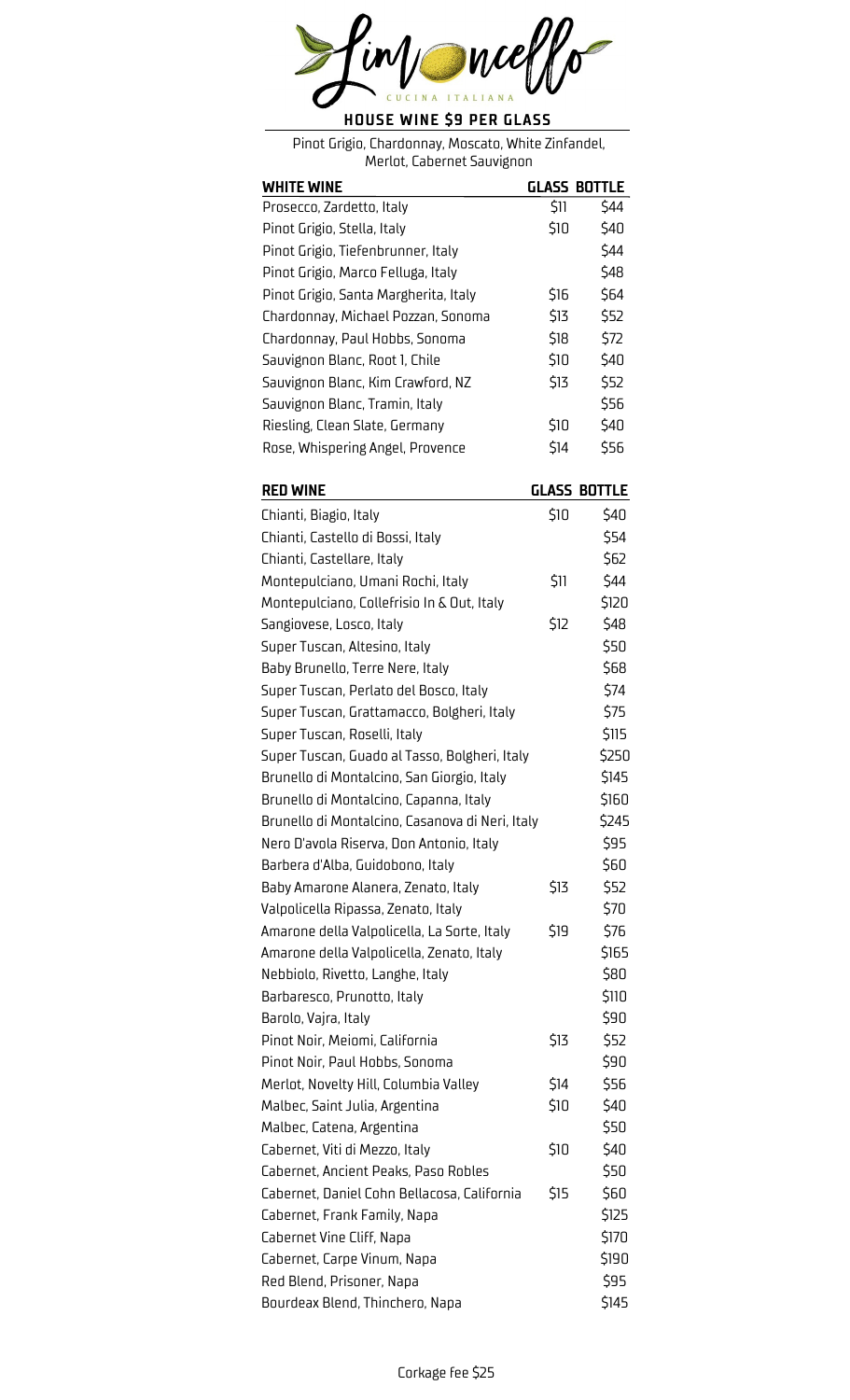

# **SPECIALTY COCKTAILS**

**THE WRONG BOAT MARTINI \$14** Cucumber & Mint Ketel One Botanical, St. Germain, lime

**CORKED VESUVIO MOJITO \$13** Bacardi, lime, basil, raw sugar, soda

**TWELVE TWENTY-SEVEN MULE \$13** Titos, Limoncello, Gingerbeer, mint

**L'OSTELLO MARTINI \$14** Absolut Citron, Limoncello, fresh lemon, sugared rim

**UNCLE PAESANO MARGARITA \$13** Don Julio, Amaretto, lemon, agave, salt rim

**WHO'S ALFREDO MARTINI \$14** Absolut Vanilla, Kahlua, Espresso, Godiva

**AS PER USUAL MARTINI \$14** Titos, Pama, Cointreau, lemon juice

**THE EAR OF THE DONKEY \$13** Tanquerey, grapefruit, lime, rosemary

## **APEROL SPRITZ**

**The Original \$12** Aperol, Prosecco, orange

**Picci Spritz \$13** Aperol, Absolut Peach, Prosecco

**Hugo Spritz \$13** St. Germain, Prosecco, mint

## **BARREL AGED**

**NEGRONI \$13** Hendricks, Campari, Antica, blood orange juice

**OLD FASHIONED \$15** Woodford, luxardo cherries, bitters

# **BEER \$6**

**DRAFT** Peroni, Stella, Yuengling, Goose Island IPA

**BOTTLED** Budwiser, Bud Light, Miller Lite, Heineken, Michelob Ultra, Corona, St. Pauli NA